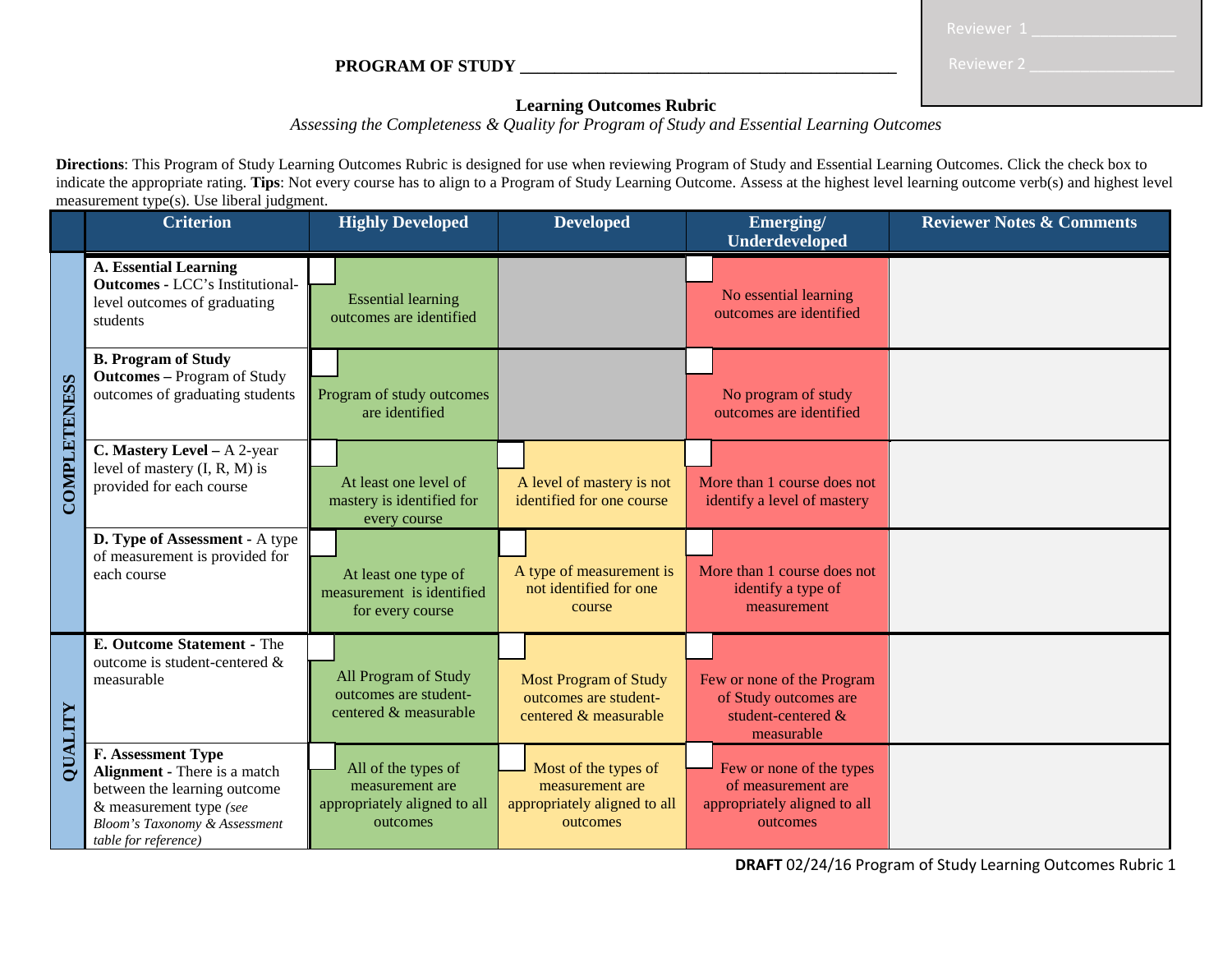**Program of Study Learning Outcomes Feedback Form** 

| <b>Overall Comments:</b>         |  |
|----------------------------------|--|
| Recommendations for Improvement: |  |
| Next Steps/Follow-Up:            |  |
|                                  |  |
|                                  |  |